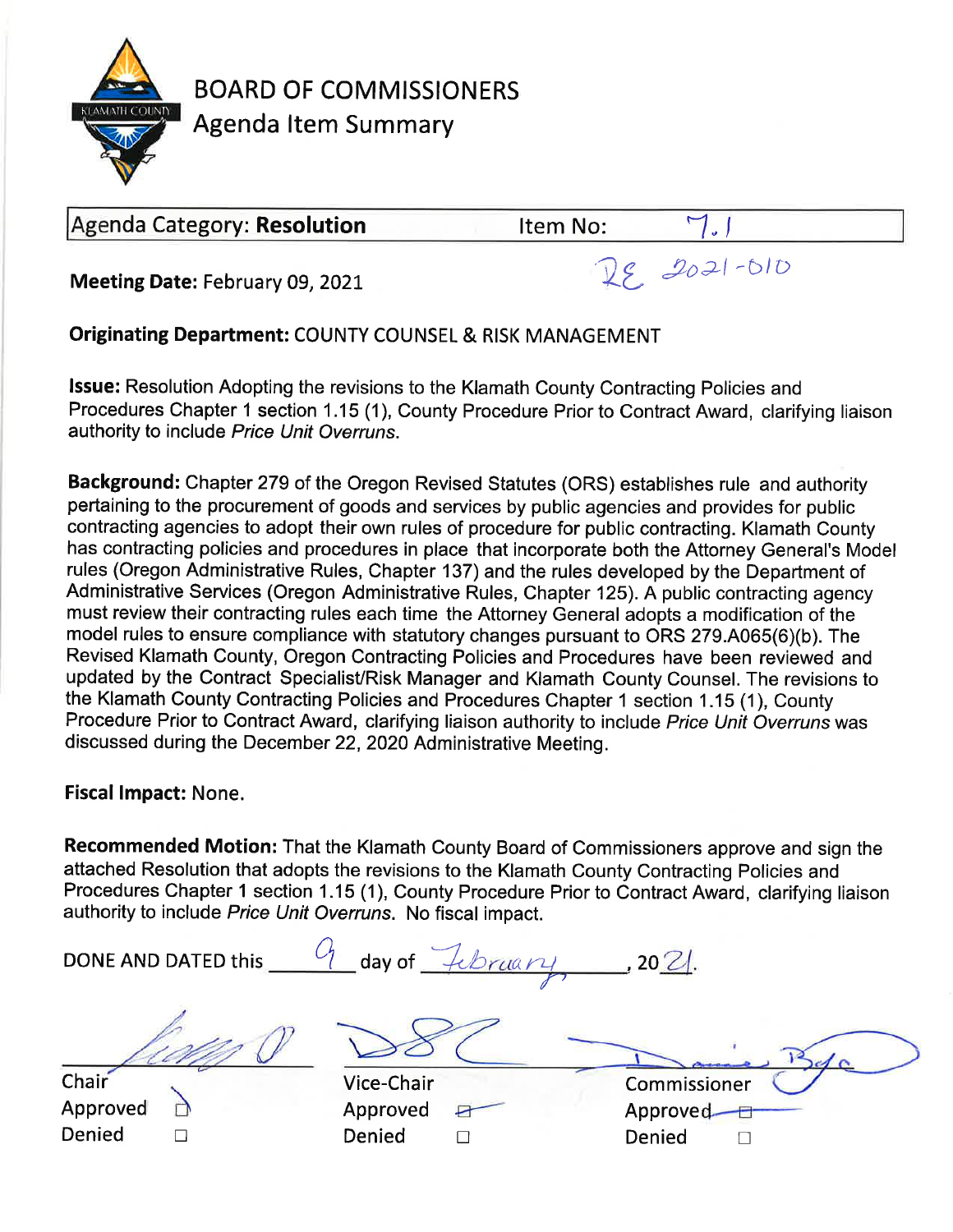### BEFORE THE BOARD OF COUNTY COMMISSIONERS **KLAMATH COUNTY, OREGON**

IN THE MATTER OF ADOPTING KLAMATH ) COUNTY CONTRACTING POLICY REVISION) OF CHAPTER 1 SECTION 1.15 (1) COUNTY PROCEDURE PRIOR TO **CONTRACT AWARD** 

RESOLUTION NO.  $2021 - 010$ 

WHEREAS, Chapter 279 of the Oregon Revised Statutes (ORS) establishes rule and authority pertaining to the procurement of goods and services by public agencies; and

WHEREAS, ORS 279A.065(6)(a) provides for public contracting agencies to adopt their own rules of procedure for public contracting; and

WHEREAS, the Klamath County Board of Commissioners (BOCC) serves as the Local Contract Review Board pursuant to Klamath County Code Chapter 101; and

WHEREAS, the BOCC has determined that the procurement of goods, materials and services shall be conducted in the most cost effective and legally compliant manner; and

WHEREAS, Klamath County has contracting policies and procedures in place that incorporate both the Attorney General's Model rules (Oregon Administrative Rules, Chapter 137) and the rules developed by the Department of Administrative Services (Oregon Administrative Rules, Chapter 125); and

WHEREAS, a public contracting agency must review their contracting rules each time the Attorney General adopts a modification of the model rules to ensure compliance with statutory changes pursuant to ORS 279.A065(6)(b); and

WHEREAS, The BOCC desires to revise Klamath County's Contracting Policies and Procedures updating areas throughout as directed by the Board to help ensure proper practices, procedures and policies are utilized and followed; and

WHEREAS, adopting the revisions to the Klamath County Contracting Policies and Procedures Chapter 1 section 1.15 (1), County Procedure Prior to Contract Award, will clarify liaison authority to include of Price Unit Overruns.

NOW, THEREFORE, BE IT HEREBY RESOLVED, that the BOCC approves the revisions to the Klamath County Contracting Policies and Procedures Chapter 1 section 1.15 (1), County Procedure Prior to Contract Award, as directed by the Board during the December 22, 2020 **Administrative Meeting.** 

APPROVED AND DATED this

 $q^{\mathcal{U}\mathcal{U}}$  day of February, 2021.

Chair

Commissioner

Commissioner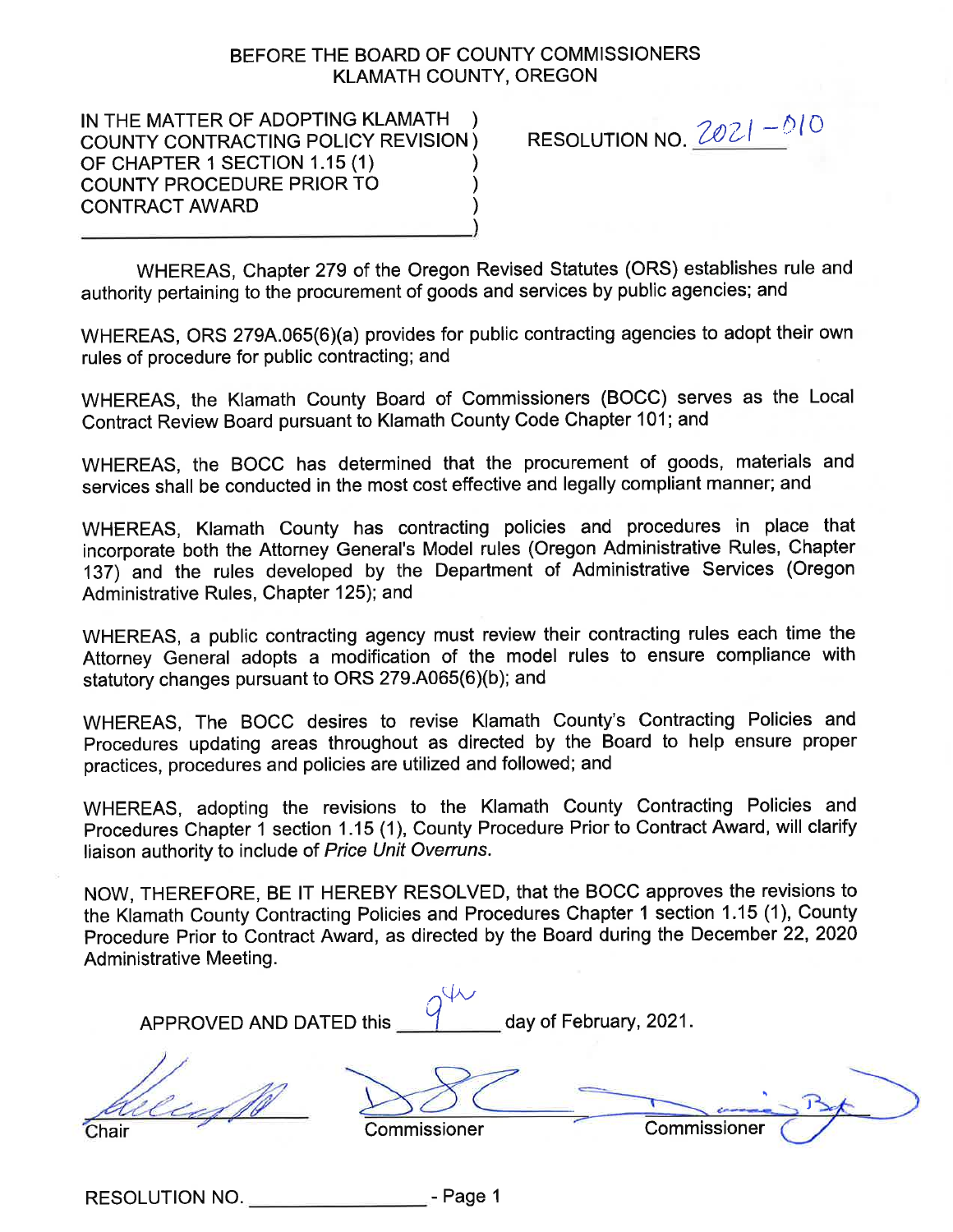### **1.10 Application of the Public Contracting Code; Exceptions**

- (1) Except as set forth in this section, the County shall exercise all rights, powers and authority in accordance with the Public Contracting Code.
- (2) Nothing stated in this Chapter shall be construed contrary to the Public Contracting Code.
- (3) The Public Contracting Code does not apply to the Contracts or the classes of Contracts described in ORS 279A.025(2), which are as follows:
	- (a) Contracts between the County or between public agencies and the federal government;
	- (b) Insurance and service Contracts as provided for under ORS 414.115, 414.125, 414.135 and 414.145 for purposes of source selection;
	- (c) Contracts for professional or expert witnesses or consultants to provide services or testimony relating to existing or potential litigation or legal matters in which the County is or may become interested;
	- (d) Acquisitions or disposals of real property or interest in real property;
	- (e) Sole-source expenditures when rates are set by law or ordinance for purposes of source selection;
	- (f) Contracts for the procurement or distribution of textbooks;
	- (g) Procurements by the County from an Oregon Corrections Enterprises program;
	- (h) Contracts for employee benefit plans as provided in ORS 243.860 to ORS 243.886; or
	- (i) Any other public contracting of a public body specifically exempted from the Code by another provision of law.
- (4) When federal funds are involved, applicable federal statutes and regulations take precedence over the rules in Chapters ORS 279A, 279B, and ORS 279C.005 through 279C.670, except as expressly provided in ORS 279C.800 through 279C.870.

### **1.11 Organization of Public Contracting Rules**

- (1) Public Contracting involving the procurement of Goods and Services is subject to this Chapter and Chapter 2.
- (2) Public Contracting involving Personal/Professional Services Contracts is subject to this Chapter and Chapter 3.
- (3) Public Contracting involving Public Improvements is subject to this Chapter and Chapter 4.
- (4) Disposal of surplus personal property is subject to Chapter 5.

### **1.12 Application of the Model Rules**

Unless otherwise stated, the Model Rules promulgated by the Attorney General in Oregon Administrative Rule Chapter 137, Divisions 46, 47, 48, and 49 are not adopted as rules for Klamath County.

### **1.13 Previous Rules Repealed**

All previous orders, resolutions, and policies adopted by Klamath County relating to public contracting are repealed and shall have no effect.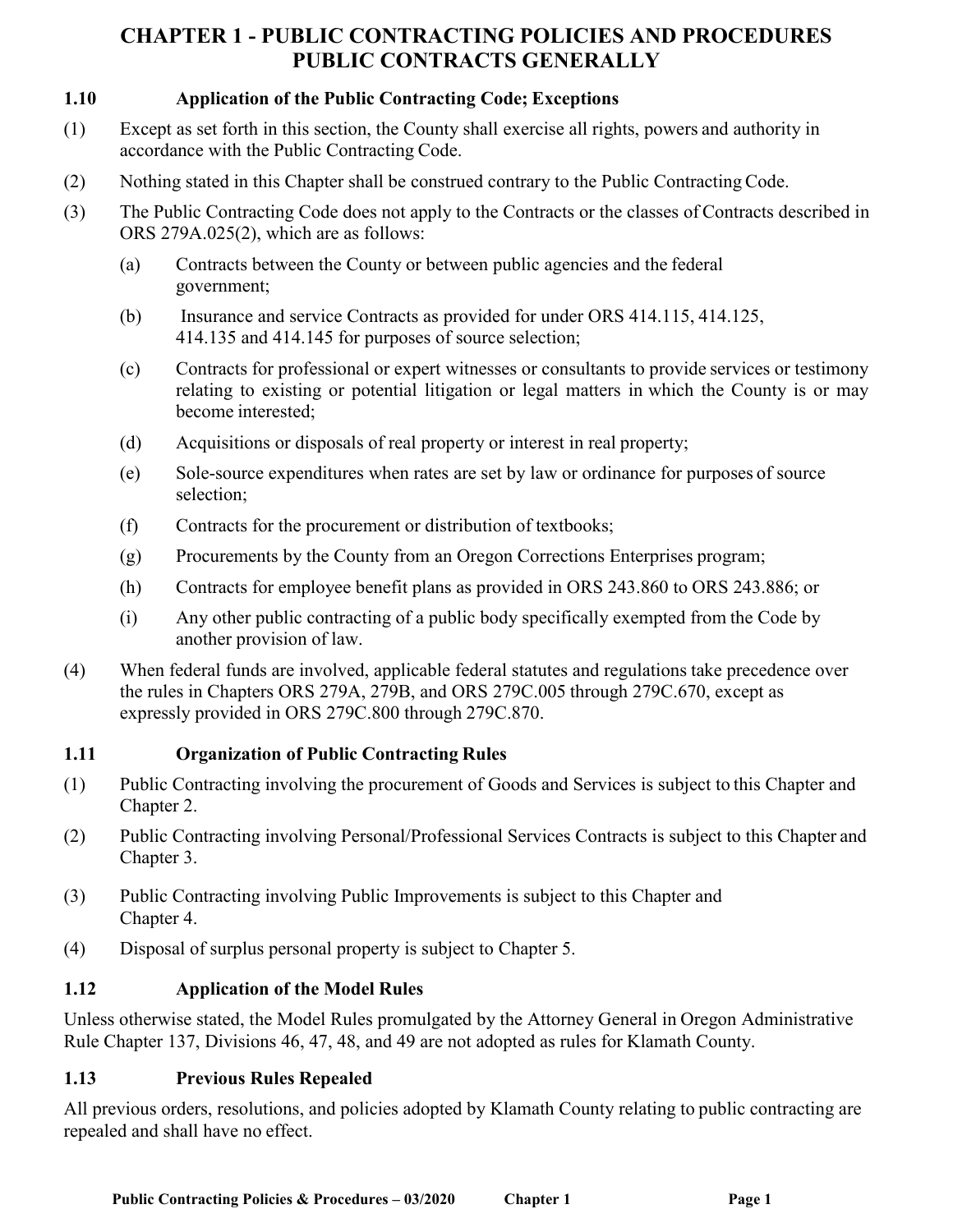### **1.14 Definitions**

Unless the context of a specifically applicable definition in the Code requires otherwise, capitalized terms used in these Rules will have the meaning set forth and if not defined, the meaning set forth in the Code. The following terms, when capitalized in these Rules, shall have the meaning set forth below:

- (1) "**Addenda**" means an addition or deletion to, a material change in, or general interest explanation of a Solicitation Document.
- (2) "**Affected Person**" or "**Affected Offeror**" means a Person whose ability to participate in a Procurement is adversely affected by a County decision.
- (3) "**Alternative Contracting Methods**" means techniques for obtaining Public Improvement Contracts, utilizing processes other than the traditional method of Design- Bid-Build, with Award based solely on price. In industry practice, such methods commonly include variations of Design-Build contracting, CM/GC forms of contracting and ESPCs, general "performance contracting" and "cost plus time" contracting.
- (4) "**Amendment**" means a written modification to the terms and conditions of a Contract, other than by Changes to the Work, within the general scope of the original Procurement that requires mutual agreement between the County and the Contractor.
- (5) "**Award**" means, as the context requires, either the act or occurrence of the County's identification of the Person with whom the County will enter into a Contract following the resolution of any protest of the County's selection of that Person, and the completion of all Contract negotiations.
- (6) "**Bid**" means a response to an Invitation to Bid.
- (7) "**Board**" means the Klamath County Board of Commissioners which act as the local Contract Review Board.
- (8) "**Catalog of Federal Domestic Assistance Number**" or "**CFDA Number**" meansthe number that is assigned by federal government when federal funds are directly or indirectly distributed to the County for domestic assistance programs.
- (9) **"Change orders"** mean changes in the scope of work agreed to by the pubic body, contractor, and architect or engineer. A change order is work that is added to or deleted from the original scope of work of an existing contract.
- (10) "**Competitive Sealed Bidding (ITB)**" means the solicitation by the County of competitive Bids which follow the formal process for advertising, bid and bid opening set forth in ORS 279B.055 for Goods and Services and ORS 279C.360 to ORS 279C.395 for Public Improvements. When utilizing the Invitation to Bid process, award must be given to the lowest responsible bidder. Bids may not be evaluated for experience, specific expertise, availability, project understanding, Contractor capacity and similar factors.
- (11) "**Closing**" means the date and time announced in a Solicitation Document as the deadline for submitting Offers.
- (12) "**Code**" means the Public Contracting Code in ORS Chapters 279A, 279B, and 279C.
- (13) "**Competitive Sealed Proposals (RFP)**" means the solicitation by the County of competitive Proposals which follow the formal process of advertising and evaluation set forth in ORS 279B.060 for Goods and Services and in ORS 279C.400 through ORS 279C.410 for Public Improvements. When utilizing the Request for Proposals, the proposal may be evaluated with a combination of price, experience, specific expertise, availability, project understanding, Contractor capacity and similar factors. A review committee must be used when evaluating the RFP.
- (14) "**Competitive Process**" means the procurement by Competitive Sealed Bidding, Competitive Sealed Proposals, or Quotes when permitted by these Rules.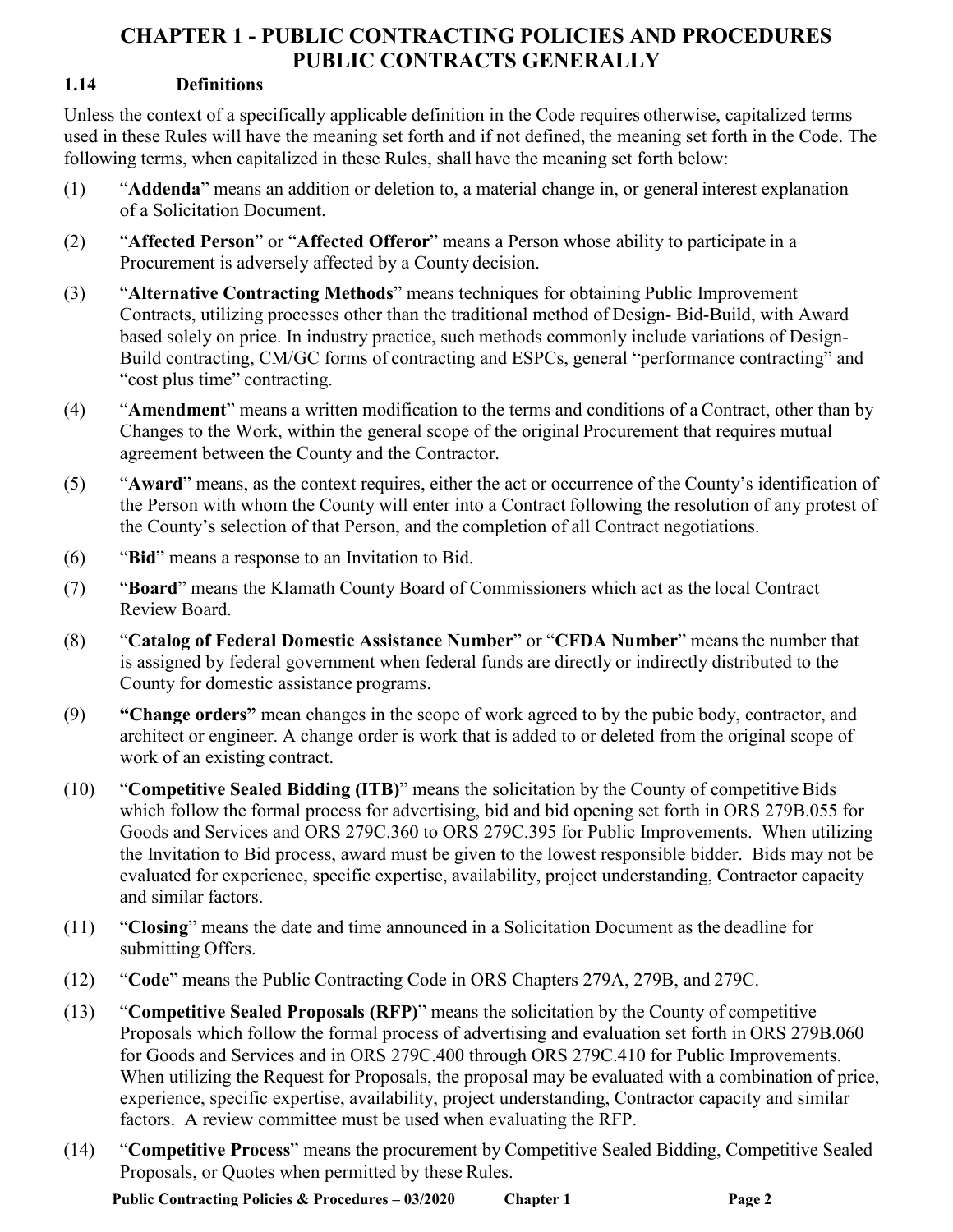- (15) "**Competitive Range**" means the Proposers with whom the County will conduct discussions or negotiations if the County intends to conduct discussions or negotiations.
- (16) "**Consent Calendar**" Items to be approved by the Board that are submitted for ratification or items that are not expected to be substantially opposed, and are therefore scheduled for a vote without debate.
- (17) "**Contract**" means a "Public Contract," as defined in ORS 279A.010.
- (18) "**Contract Price**" means, as the context requires, (i) the maximum payments that the County will make under a Contract, including bonuses, incentives and contingency amounts, if the Contractor fully performs under the Contract, (ii) the maximum not-to- exceed amount of payments specified in the Contract, or (iii) the unit prices for Goods or Services or Personal Services set forth in the Contract.
- (19) "**Contractor**" means the Person with whom the County enters into a Contract
- (20) "**Department Head**" means the appointed head of a County department or office, or their Designee, or the person appointed to fill a vacancy in such a position, but does not include Commissioners.
- (21) "**Elected Official**" means the elected head of a County office or the person appointed to fill a vacancy in such a position, but does not include Commissioners.
- (22) "**Emergency**" means circumstances that:
	- (A) Could not have been reasonably foreseen;
	- (B) Create a substantial risk of loss, damage or interruption of services or a substantial threat to property, public health, welfare or safety; and
	- (C) Require prompt execution of a contract to remedy the condition.
- (23) "**Goods and Services**" has the meaning set forth in ORS 279A.010(1)(i)&(kk).
- (24) (A) "**Grant**" means:
	- (i) An agreement under which the County receives moneys, property or other assistance, including but not limited to federal assistance that is characterized as a grant by federal law or regulations, loans, loan guarantees, credit enhancements, gifts, bequests, commodities or other assets from a grantor for the purpose of supporting or stimulating a program or activity of the County and in which no substantial involvement by the grantor is anticipated in the program or activity other than involvement associated with monitoring compliance with the grant conditions; or
	- (ii) An agreement under which the County provides moneys, property or other assistance, including but not limited to federal assistance that is characterized as a grant by federal law or regulations, loans, loan guarantees, credit enhancements, gifts, bequests, commodities or other assets, to a recipient for the purpose of supporting or stimulating a program or activity of the recipient and in which no substantial involvement by the County is anticipated in the program or activity other than involvement associated with monitoring compliance with the grant conditions.
	- (B) "**Grant**" does not include a public Contract for a Public Improvement, for Public Works, as defined in ORS 279C.800, or for emergency work, minor alterations or ordinary repair or maintenance necessary to preserve a public improvement, when under the public Contract the County pays, in consideration for contract performance intended to realize or to support the realization of the purposes for which grant funds were provided to the contracting agency, moneys that the County has received under a grant.
- (25) "**Invitation to Bid**" or "**ITB**" means all documents used for soliciting Bids in accordance with either ORS 279B.055, or ORS 279C.335.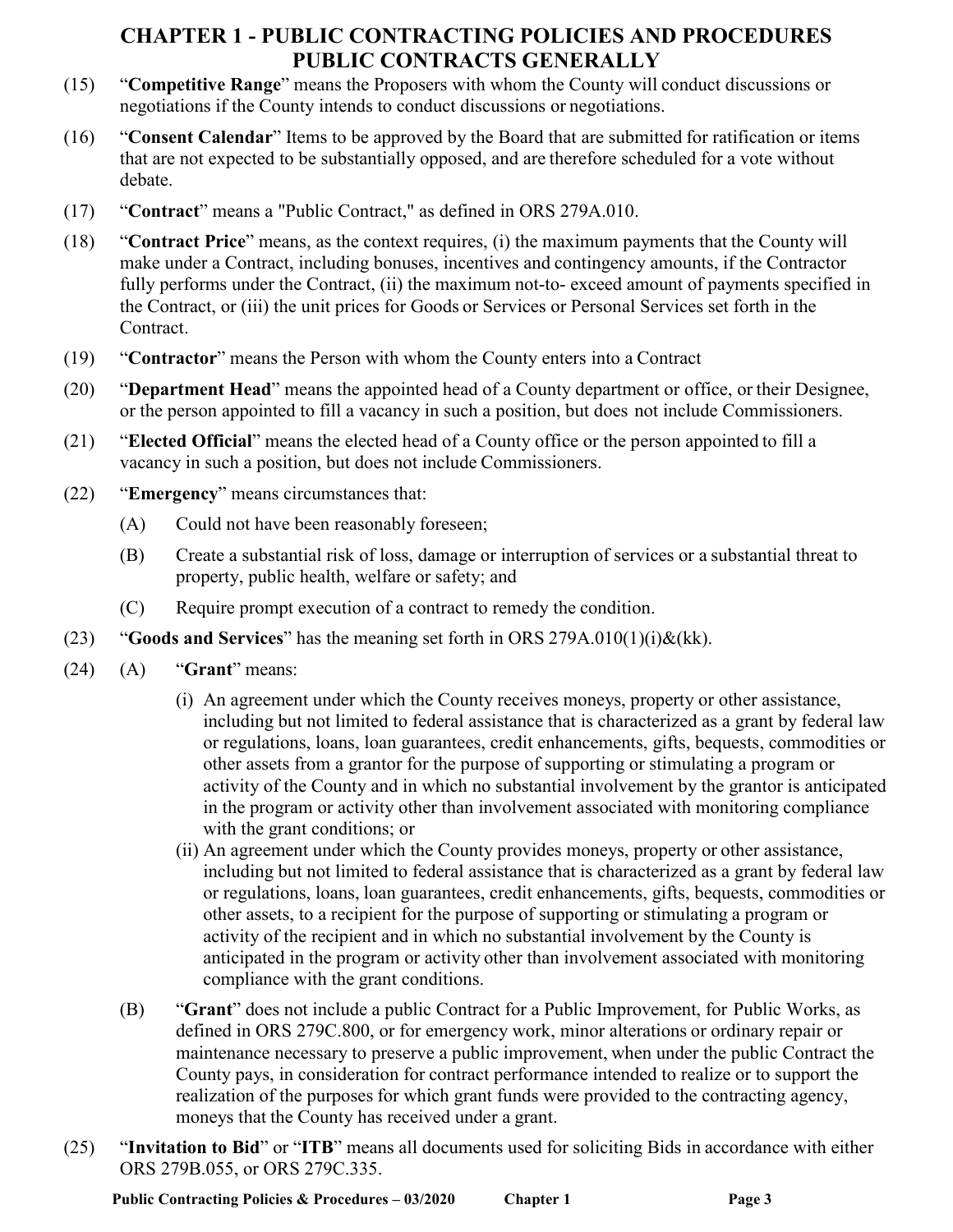- (26) "**Lowest responsible bidder**" means the lowest bidder who:
	- (A) Has substantially complied with all prescribed public contracting procedures and requirements;
	- (B) Has met the standards of responsibility as set forth in ORS 279B.110 or 279C.375;
	- (C) Has not been debarred or disqualified by the County under ORS 279B.130 or 279C.440; and
	- (D) If the advertised contract is a Public Improvement Contract, is not on the list created by the Construction Contractors Board under ORS 701.227.
- (27) "**Offeror**" means a Person who submits an Offer. An offer can be either a Bid or a Proposal.
- (28) "**Opening**" means the date, time and place announced in the Solicitation Document for the public opening of Written Sealed Offers.
- (29) "**Multistep Sealed Bids**" is a phased process that seeks necessary information or unpriced technical Bids in the initial phase and regular competitive sealed bidding, inviting Bidders who submitted technically eligible Bids in the initial phase to submit competitive sealed price bids on the technical bids in the final phase. The contract shall be awarded to the lowest responsible bidder.
- (30) "**Multistep Sealed Proposals**" means a phased Procurement process that seeks necessary information or un-priced technical Proposals in the initial phase and invites Proposers who submitted technically qualified Proposals in the initial phase to submit competitive sealed price Proposals on the technical Proposers in the final phase. The Contract shall be awarded to the Responsible Proposer submitting the most Advantageous Proposal in accordance with the terms of the Solicitation Document applicable to the final phase.
- (31) "**Personal/Professional Services Contract**" means a Contract, or member of a class of Contracts, whose primary purpose is to acquire specialized skills, knowledge and resources in the application of technical or scientific expertise, or the exercise of professional, artistic or management discretion or judgment, including, without limitation, a Contract for the services of an accountant, physician or dentist, educator, information technology or other consultant, broadcaster or artist (including a photographer, filmmaker, painter, weaver or sculptor), as more specifically defined in Chapter 3, Section 3.210.
- (32) "**Procurement**" means the act of purchasing, leasing, renting or otherwise acquiring goods or services. "Procurement" includes each function and procedure undertaken or required to be undertaken by a contracting agency to enter into a public contract, administer a public contract and obtain the performance of a public contract under the Public Contracting Code.
- (33) "**Proposer**" means a person that submits a Proposal in response to a Request for Proposals.
- (34) "**Proposal**" means a response to a Request for Proposals.
- (35) "**Public Improvement**" means a project for construction, reconstruction or major renovation on real property by or for the County. "Public improvement" does not include:
	- (A) Projects for which no funds of a contracting agency are directly or indirectly used, except for participation that is incidental or related primarily to project design or inspection; or
	- (B) Emergency work, minor alteration, ordinary repair or maintenance necessary to preserve a public improvement.
- (36) "**Public Works**" includes, but is not limited to, roads, highways, buildings, structures and improvements of all types, the construction, reconstruction, major renovation or painting of which is carried on or contracted for by any public agency to serve the public interest but does not include the reconstruction or renovation of privately owned property that is leased by a public agency.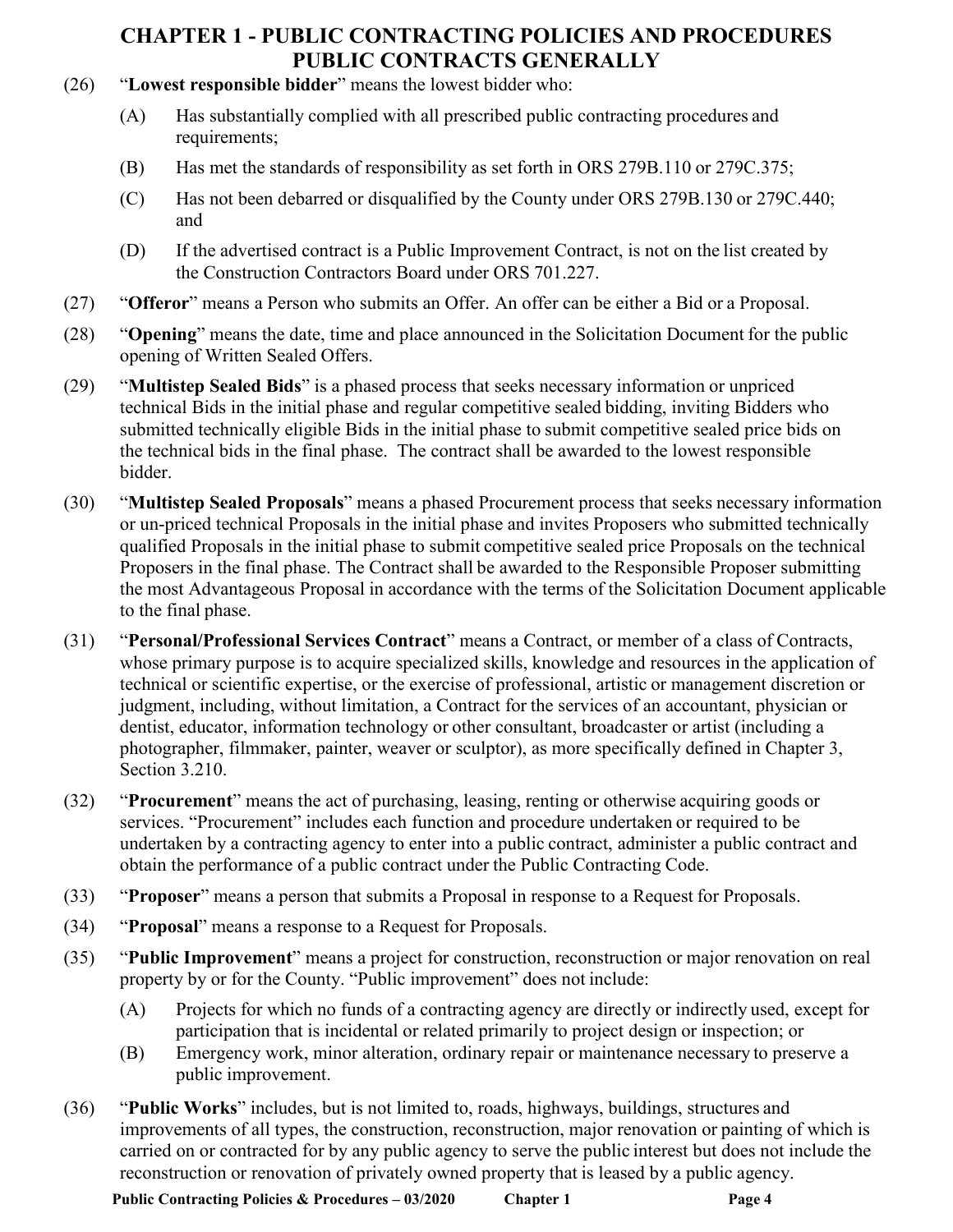- (37) "**Quotes**" means the informal process of obtaining either Bids or Proposals. Selection criteria may be price or a combination of other factors. The County shall use writtenrequests for at least three (3) Quotes whenever practicable and shall keep a written record of the Quotes.
- (38) "**Requirements Contract**" means a Contract in which the Contractor agrees to supply some or all of the County's requirements that arise for item(s) or service within a specified time period.
- (39) "**Request for Proposals**" or "**RFP**" means all documents used for soliciting Proposalsin accordance with ORS.279B.060 (for Goods and Services), 279C.400 through ORS 279C.410 (for Public Improvements) or Attorney General Model Rules OAR 137-049- 0650 for Alternative Contracting Method.
- (40) "**Rules**" means the local rules adopted by the Board governing all Contracts or purchases entered into by the County.
- (41) "**Scope**" means the range and attributes of the Goods or Services described in the applicable Procurement document.
- (42) "**Solicitation Document**" means an Invitation to Bid, Request for Proposals or other document issued to invite offers from prospective contractors pursuant to ORS Chapter 279B or 279C.
- (43) "**Specification**" means any description of the physical or functional characteristics, or of the nature of a supply, service or construction item, including any requirement for inspecting, testing or preparing a supply, service or construction item for delivery and the quantities or qualities of materials to be furnished under a Contract. Specifications generally will state the result to be obtained and may, on occasion, describe the method and manner of doing the Work to be performed.
- (44) "**Work**" means the furnishing of all materials, equipment, labor and incidentals necessary to successfully complete any individual item in a Contract and successful completion of all duties and obligations imposed by the Contract.
- (45) "**Written**" or "**Writing**" means conventional paper documents, whether handwritten, typewritten or printed, or their electronic counterparts, in contrast to spoken words.

The following sets forth by position the Department Head or Elected Official with respect to each County department and office:

| Public Contracting Policies & Procedures - 03/2020 |                                           | <b>Chapter 1</b>     | Page 5 |
|----------------------------------------------------|-------------------------------------------|----------------------|--------|
| (14)                                               | Justice Court:                            | Justice of the Peace |        |
| (13)                                               | <b>Information Technology Department:</b> | Director             |        |
| (12)                                               | Human Resources:                          | Director             |        |
| (11)                                               | <b>Finance Department:</b>                | Director             |        |
| (10)                                               | Fairgrounds:                              | Manager              |        |
| (9)                                                | <b>Emergency Management:</b>              | Sheriff              |        |
| (8)                                                | District Attorney's Office:               | District Attorney    |        |
| (7)                                                | Developmental Disability Dept.:           | Director             |        |
| (6)                                                | County Counsel's Office (Contracts/Risk): | County Counsel       |        |
| (5)                                                | County Clerk's Office:                    | County Clerk         |        |
| (4)                                                | <b>Community Development Dept.:</b>       | Manager              |        |
| (3)                                                | Community Corrections:                    | Director             |        |
| (2)                                                | Assessor's Office:                        | Assessor             |        |
| (1)                                                | <b>Animal Control:</b>                    | Sheriff              |        |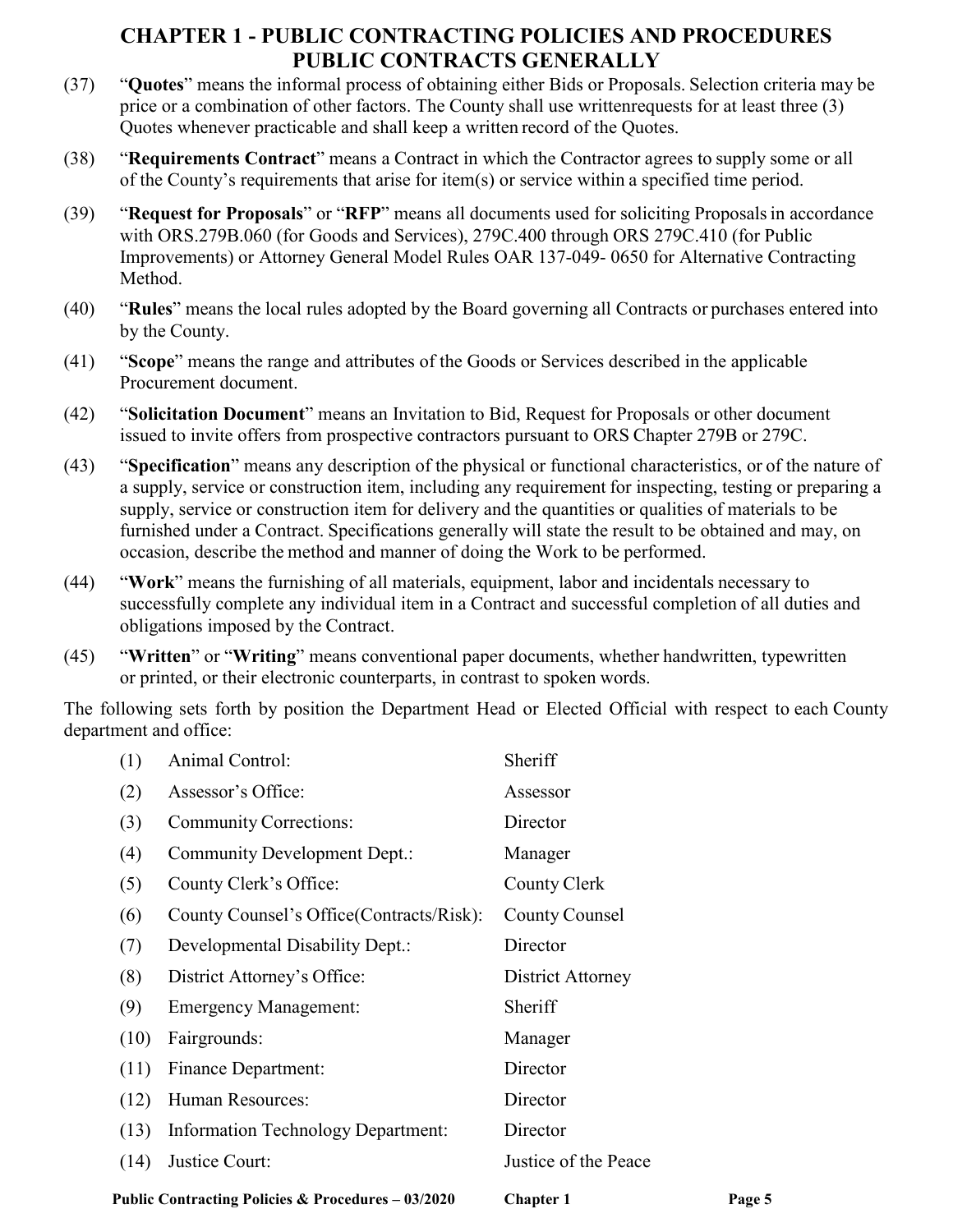| (15) | Juvenile Department:        | Director             |
|------|-----------------------------|----------------------|
| (16) | <b>KBREC:</b>               | Director             |
| (17) | Library:                    | Director             |
| (18) | Maintenance Department:     | Director             |
| (19) | Museum:                     | Museum Manager       |
| (20) | On-Site Dept.:              | Manager              |
| (21) | Parks Department:           | Manager              |
| (22) | <b>Planning Department:</b> | Manager              |
| (23) | Public Health:              | Director             |
| (24) | Public Works Dept.:         | Director             |
| (25) | Sheriff's Office:           | Sheriff              |
| (26) | Solid Waste Department:     | Manager              |
| (27) | Surveyor's Office:          | Surveyor             |
| (28) | Tax Department:             | <b>Tax Collector</b> |
| (29) | Treasurer's Office:         | Treasurer            |
| (30) | Veteran's Service Office:   | Officer/Director     |

#### **COUNTY PROCEDURES**

### **1.15 County Procedure Prior to Contract Award**

- (1) The Board has the sole authority to award or amend all County Contracts unless expressly delegated by the Board pursuant to Section 1.19. The department's liaison commissioner has the authority to approve change orders and unit price overruns not exceeding \$100,000 or 25% of the total project, previously approved by the Board during a public business meeting, whichever is less, and declare vehicles as "surplus" if the wholesale value is less than \$10,000 as determined by the Kelly Blue Book. The Board must approve change orders and declaration of surplus property in excess of these amounts during a public business meeting. Departments must submit all items not budgeted for in the current fiscal year, to a public business meeting for Board approval prior to the beginning of the process.
	- (a) Departments requesting to submit an application to apply for a grant exceeding \$3,000.00, a request to issue a formal Request for Quotes (RFQ) if the estimated cost of the products or services will exceed \$10,000.00, a request to issue an Invitation to Bid and/or a request to issue a Request for Proposals (RFP) must submit all documentation to the "Counsel Review" group prior to beginning the process. The Board must approve accepting the lowest bid or highest rated proposal and finally approve all resulting contract(s) and any subsequent amendments during a public business meeting. Departments requesting to apply for a grant exceeding \$250,000 must submit all applicable documents to a public business meeting prior to beginning the process. The Board must approve accepting any grant funds awarded and finally approve all resulting contract(s) and any subsequent amendments during a public business meeting.
	- (b) Additionally, Departments must submit all MOU's, IGA's and Letters of Intent to either the "Counsel Review" group or a public business meeting for approval.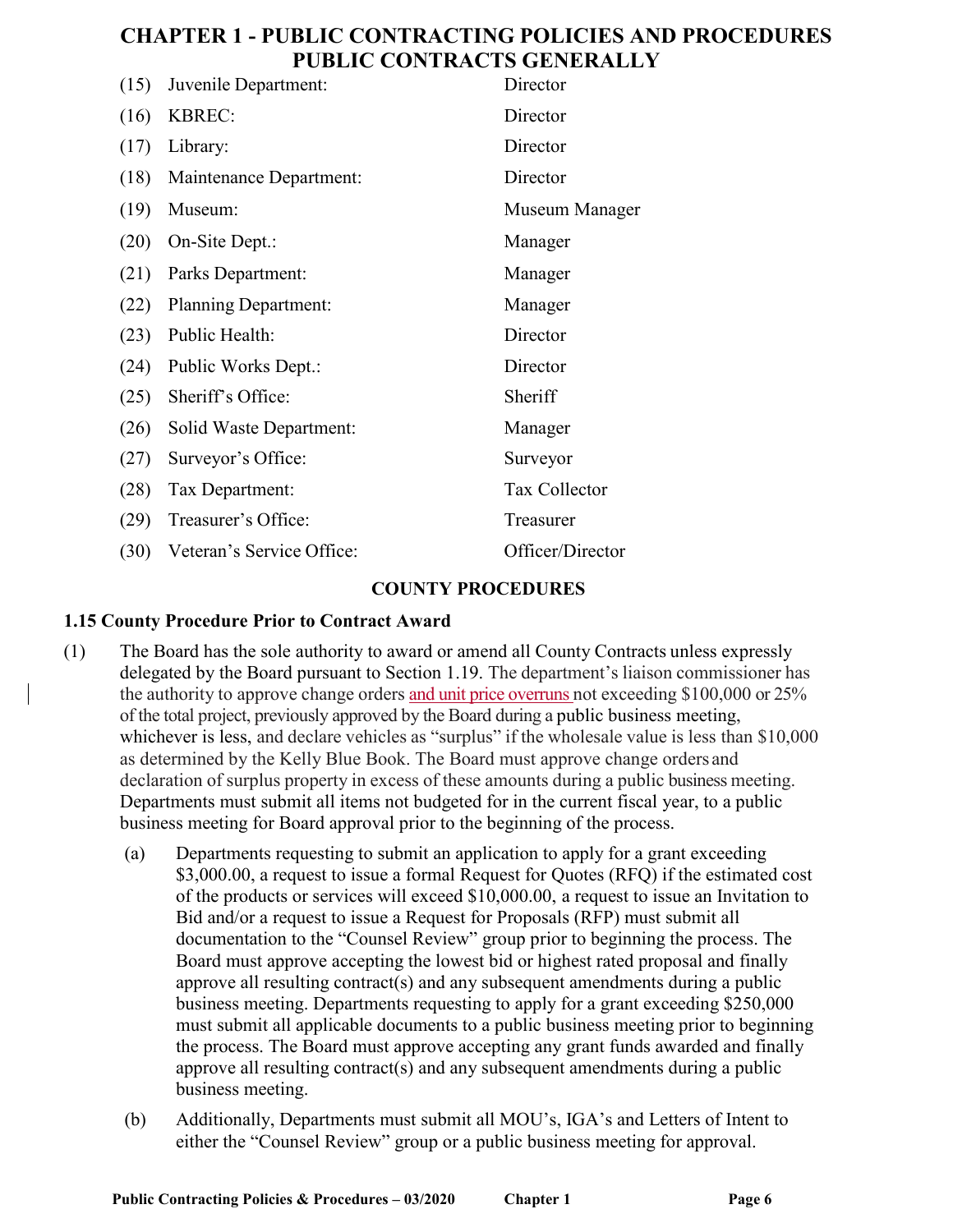- (2) Local Preference: The County shall endeavor to utilize local suppliers of materials and services whenever practical and feasible while seeking to obtain the lowest and best responsible bid, quotation or proposal.
- (3) The County will endeavor to follow the procedures set forth in these Rules.
- (4) For Competitive Sealed Bidding for Goods, Services, Personal/Professional Service Contracts, or Public Improvements:
	- (a) The Department Head or Elected Official or Designee shall provide the Contract Specialist/Risk Manager's Office with the following information to be included in the Bid Package:
		- (A) Name of the project;
		- (B) Contact person for Department;
		- (C) Scope of Work for Services; or Specifications of Goods;
		- (D) Special conditions to the Contract, if any;
		- (E) Location of the project for Services; or place of delivery for Goods;
		- (F) Start date for work;
		- (G) Completion date for Services; or Date of delivery for Goods;
		- (H) Target date for the Award of the Contract.
	- (b) The Contract Specialist/Risk Manager's Office, in coordination with the appropriate County Department, will prepare the Bid Package and coordinate the Bid Opening.
	- (c) Prior to the Contract/Risk Manager submitting the Bid information for advertising, the Department Head or Elected Official or Designee must approve the Bid Package.
	- (d) The Contract Specialist/Risk Manager's Office will provide the Bid Package information to the local newspaper for advertisement.
	- (e) The Department Head or Elected Official or Designee will notify the Contract Specialist/Risk Manager of all interested persons who have submitted a request, and maintain a record thereof.
	- (f) At Bid Opening, the Department Head or Elected Official shall submit to the Contract Specialist/Risk Manager's office a list of all persons who provided a Bid Package.
	- (g) At Bid Opening, the Bid Package will be reviewed by the Contract Specialist/Risk Manager and Department designee(s) to determine compliance with all prescribed procedures and requirements as set out in the Bid Package.
	- (h) Copies of Bid will be distributed to the Department Head or Elected Official or Designee.
	- (i) Upon request from the Department Head or Elected Official or Designee, Contract Specialist/Risk Manager's Office and/or County Counsel may review the Bid Package for:
		- (A) Substantial compliance with Oregon law;
		- (B) Application of any preferences;
		- (C) In the case of Public Improvement contracts, whether the Bidder has been Disqualified by the Construction Contractor's Board or has been Disqualified under ORS 279C.440;
		- (D) In the case of Public Works contracts, whether the Bidder has been declared ineligible by the Commissioner of Bureau of Labor and Industries; and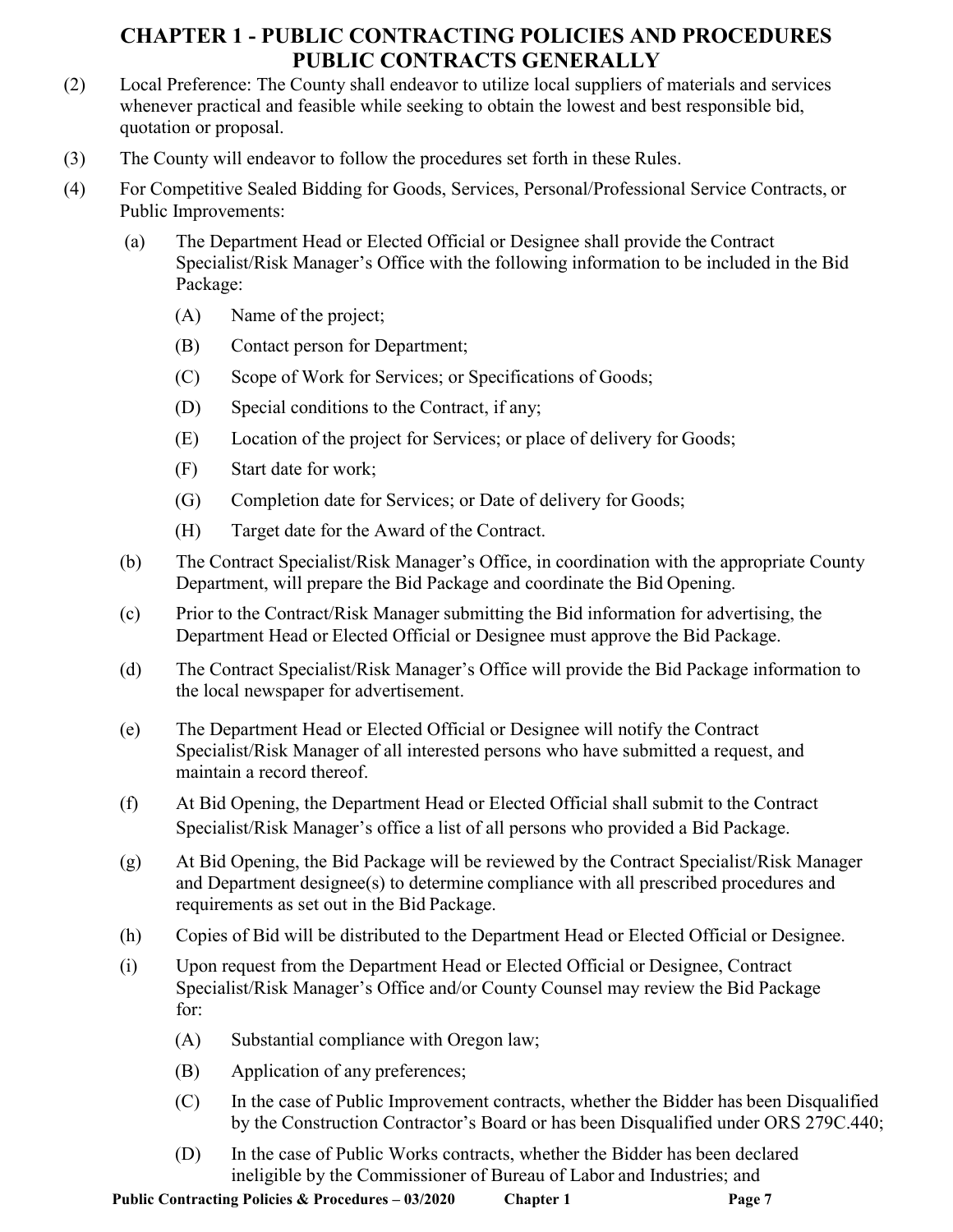- (E) Whether to recommend to the Department Head or Elected Official and Board for an investigation to determine if the Bidder is a Responsible Bidder.
- (5) For Competitive Sealed Proposals for Goods, Services, Personal/Professional Service Contracts, or Public Improvements:
	- (a) The Department Head or Elected Official or Designee shall provide the County Contract Specialist/Risk Manager's Office with the following information to be included in the Proposal Package:
		- (A) Name of the project;
		- (B) Contact person for Department;
		- (C) Scope of Work for Services, and/or Specifications of Goods;
		- (D) Special conditions to the Contract, if any;
		- (E) Location of the project for Services, and/or place of delivery for Goods;
		- (F) Start date for work;
		- (G) Completion date for Services and/or Date of delivery for Goods;
		- (H) Target date for the Award of the Contract.
	- (b) The Contract Specialist/Risk Manager will help prepare the Proposal Package and coordinate the Proposal Opening with the Department.
	- (c) Prior to the Contract/Risk Manager submitting the Proposal information for advertising, the Department Head or Elected Official or Designee must approve the Proposal Package.
	- (d) The Contract Specialist/Risk Manager's Office will provide the Proposal Package information to the local newspaper for advertisement.
	- (e) The Department Head or Elected Official or Designee notify the Contract Specialist/Risk Manager of all interested persons who have submitted a request, and maintain a record thereof.
	- (f) At Proposal Opening, the Department Head or Elected Official or Designee shall submit to the Contract Specialist/Risk Manager a list of all persons who provided a Request for Proposal.
	- (g) At Proposal Opening, the name of the persons/firms submitting Proposals will be read by Contract Specialist/Risk Manager. The Contract Specialist/Risk Manager will retain the original proposal forms and all required bonds.
	- (h) Copies of Proposals will be distributed to the Department Head or Elected Official or Designee.
	- (i) Upon request from the Department Head or Elected Official or Designee, Contract Specialist/Risk Manager's Office and/or Counsel may review the Proposals for:
		- (A) Substantial compliance with Oregon law;
		- (B) Application of any preferences;
		- (C) In the case of Public Improvement contracts, whether the Offeror is Disqualified under ORS 279C.440;
		- (D) In the case of Public Works contracts, whether the Offeror has been declared ineligible by the Commissioner of Bureau of Labor and Industries; and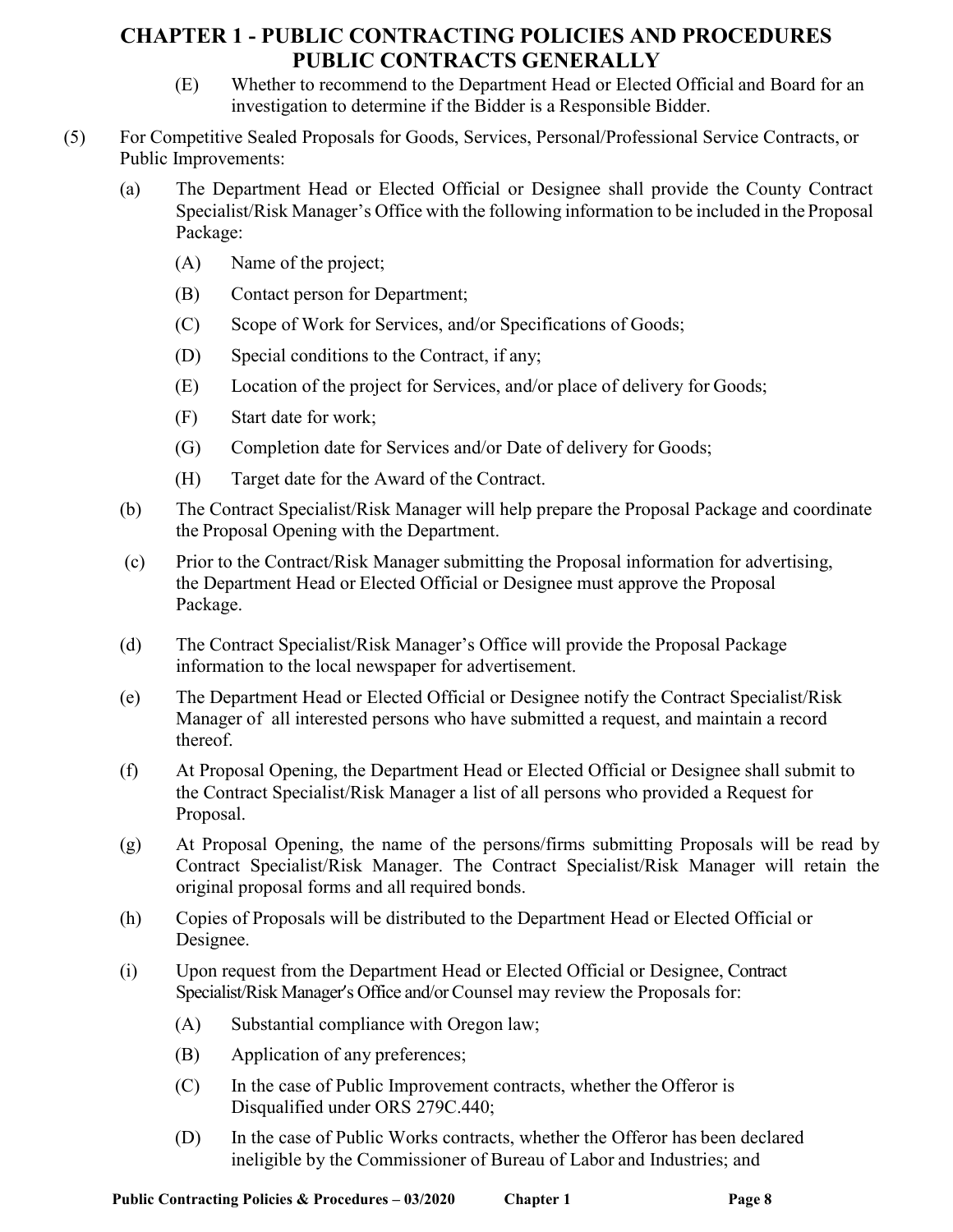- (E) Whether to recommend to the Department Head or Elected Official and Board for an investigation to determine if the Offeror is a Responsible Offeror.
- (6) Formal process to obtain Quotes for Goods, Services, Personal/Professional Services Contracts, or Public Improvements:
	- (a) Prior to obtaining Quotes, the Department shall determine and maintain written documentation of the specifications and selection criteria for the Quote. The selection criteria may be limited to price or some combination of price, experience, specific expertise, availability, project understanding, Contractor capacity and similar factors.
	- (b) Prior to obtaining Quotes, the Department shall consult with the Contract Specialist/Risk Manager to determine the applicable insurance requirements for the Contract.
	- (c) The Department shall utilize written requests for Quotes whenever reasonably practicable. Written request for Quotes shall include the selection criteria to be utilized in selecting a Contractor and, if the criteria are not of equal value, their relative value or ranking. The County must describe substantially the same specifications to each of the prospective contractors. When requesting Quotes orally, prior to requesting the price quote the County shall document any additional selection criteria and, if the criteria are not of equal value, their relative value.
	- (d) The Department shall document the names of all vendors contacted and the price and/or specifications quoted by each vendor.
	- (e) Upon request from the Department, Contract Specialist/Risk Manager and/or Counsel may review the Quotes for:
		- (A) Substantial compliance with Oregon law;
		- (B) Application of any preferences;
		- (C) In the case of Public Improvement contracts, whether the Bidder has been Disqualified by the Construction Contractor's Board or has been Disqualified under ORS 279C.440;
		- (D) In the case of Public Works contracts, whether the Bidder has been declared ineligible by the Commissioner of Bureau of Labor and Industries; and
		- (E) Whether to recommend to the Department Head or Elected Official and Board for an investigation to determine if the Bidder is a Responsible Bidder.
- (7) Informal process to obtain Quotes for Goods and/or Personal/Professional Services Contracts:
	- (a) The Department shall consult with the Contract Specialist/Risk Manager to determine the applicable requirements for the Solicitation Document.
	- (b) The Department Head or Elected Official shall determine and maintain written documentation of the specifications and selection criteria. The selection criteria may be some combination of price, experience, specific expertise, availability, project understanding, Contractor capacity and similar factors.
	- (c) The Department shall utilize written requests for Quotes whenever reasonably practicable. Written request for Quotes shall include the selection criteria to be utilized in selecting a Contractor and, if the criteria are not of equal value, their relative value or ranking. The Department must describe substantially the same specifications to each of the prospective contractors. When requesting Quotes orally, prior to requesting the Quotes, the Department shall document the selection criteria, and their relative value.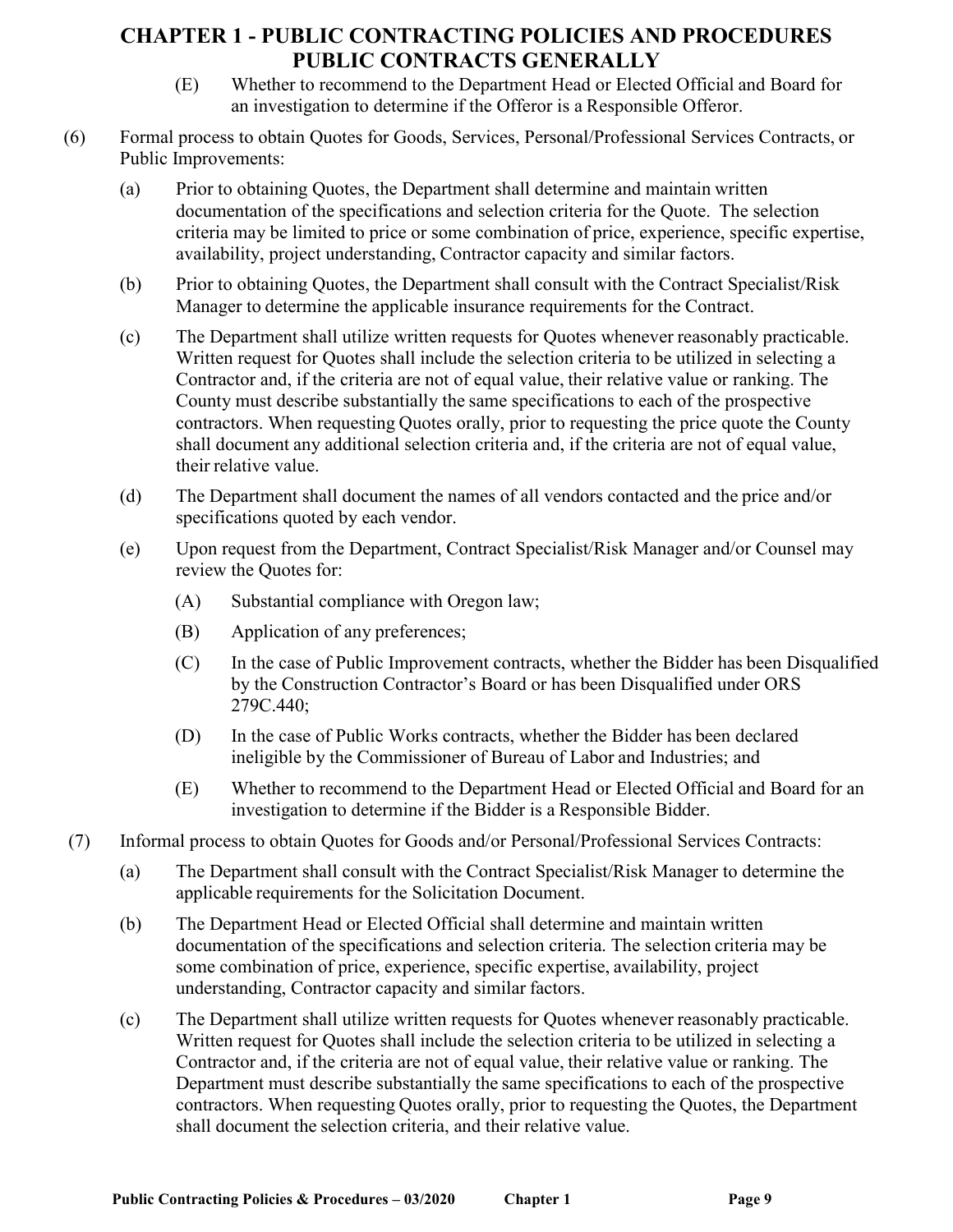- (d) The Department shall document the names of all entities contacted and the price and/or specifications quoted by each .
- (e) All items requiring a contract, agreement, an authorized signature to accept terms and conditions etc. are required to be submitted to a public business meeting for Board approval.
- (8) Purchase of vehicles:
	- (a) Departments with authority to purchase a vehicle in the current fiscal year as approved by the BOCC during budget hearings:
		- (A) With the help of the Contract Specialist, the department must solicit a minimum of, three (3) written quotes, preferably from local dealers, without requesting prior BOCC approval.
		- (B) The Department shall recommend the Award of Purchase to the Board by preparing an agenda item cover sheet and include all appropriate and required solicitation documents then submit the packet as one document to the County's online program with a future public business meeting agenda date of 14 days minimum from submission.
	- (b) Departments without authority to purchase a vehicle in the current fiscal year as approved by the BOCC during budget hearings:
		- (A) The Department shall request approval by the Board, to solicit quotes for the purchase, by preparing an agenda item cover sheet and include all appropriate and required solicitation documents then submit the packet as one document to the County's online program with a future public business meeting agenda date of 14 days minimum from submission
		- (B) With the help of the Contract Specialist, the Department must solicit a minimum of, three (3) written quotes, preferably from local dealers.
		- (C) The Department shall recommend the Award of Purchase to the Board by preparing an agenda item cover sheet and include all appropriate and required solicitation documents then submit the packet as one document to the County's online program with a future public business meeting agenda date of 14 days minimum from submission.
- (9) Failed Procurement(s): If, after issuing a competitive solicitation with no responsible response is received, the County may enter into a "Contract-Specific Special Procurement" for the purpose of entering into a single contract on a one-time basis or for a single project. The procedures set forth in ORS 279B.085 must be followed prior to entering into a contract under this provision.

## **1.16 County Procedure for Contract Award or Amendment**

The following procedure shall be followed whenever a Contract is submitted to a pubic business meeting, for the Board's approval of award, ratification or amendment, unless another procedure has been adopted by the Board concerning a specific class of contracts.

- (1) Prior to execution of the Contract or Amendment of Contract by any party, the Department shall determine whether federal funding is indirectly or directly involved. If federal funding is involved, the Department shall:
	- (a) Identify the applicable Catalog of Federal Domestic Assistance Number.
	- (b) Determine the percentage of federal funding of the overall funding and disclose that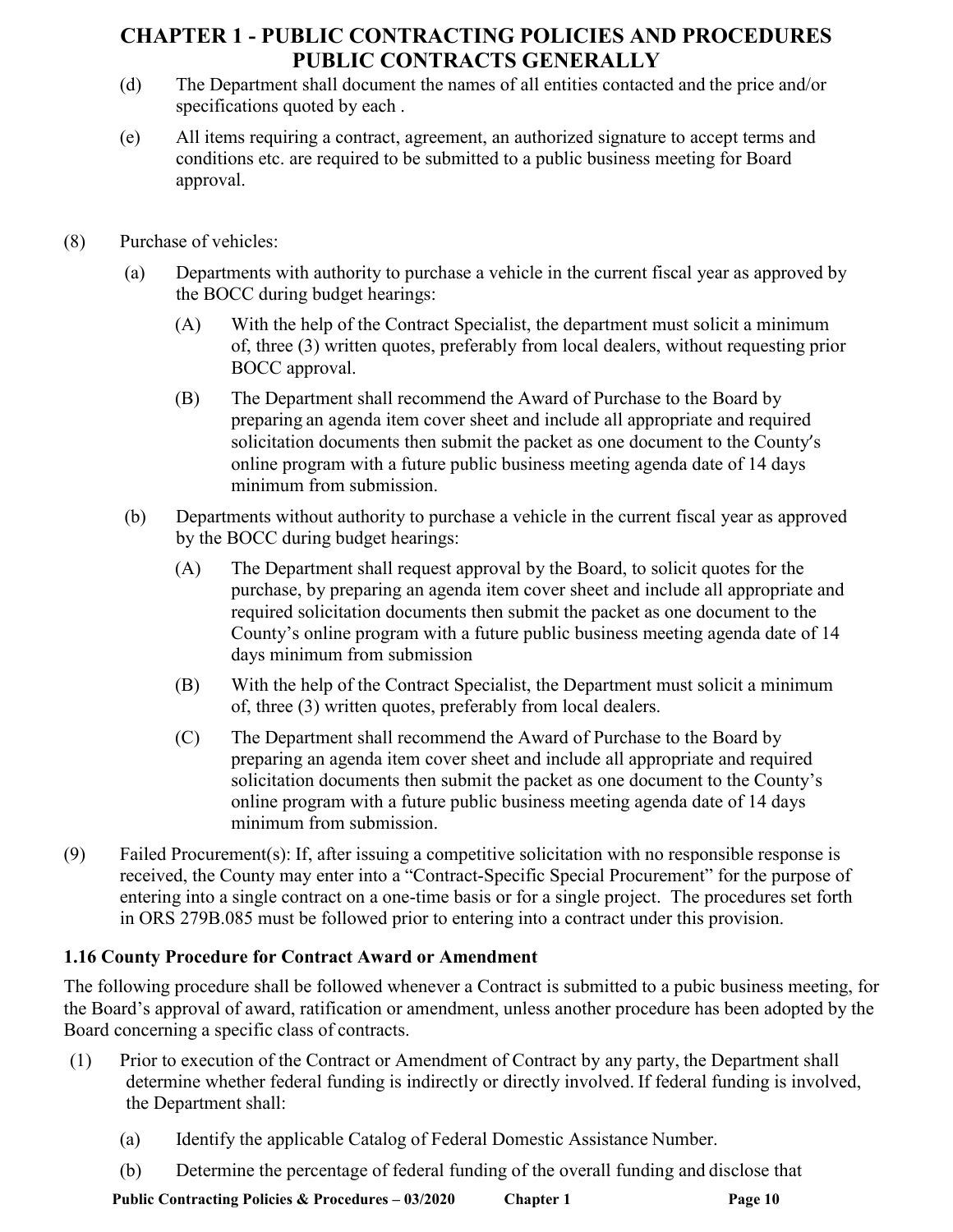percentage on the contract summary form.

- (c) Determine any special conditions to the federal funding which includes, but is not limited to, records retention, audits, or other reporting.
- (d) If the Department subcontracts a portion of the Contract, the Department shall disclose the CFDA number to the subcontractor and how much of the funds disbursed are federal funds.
- (e) For Contract Amendments, determine whether the funding source has changed.
- (2) Prior to the submission of the Contract to the Board, the Department shall obtain all necessary signatures of the contracting parties except in the case of a federal or state Contract where the County must sign prior to the contracting party.
- (3) The Department shall recommend the Award of Contract to the Board by preparing an agenda item cover sheet and include all appropriate and required solicitation documents then submit the packet as one document to the County's online program with a future public business meeting agenda date of 14 days minimum from submission.
- (4) If the Board Awards the Contract, then:
	- (a) The Contract Specialist/Risk Manager shall draft the necessary contract documents and forward to the Department for comment, review and obtaining of required signatures.
	- (b) Upon obtaining signatures of the contracting party, the Department shall prepare an agendaitem cover sheet along with the contract and submit the item(s), for review and approval through the County's online program with a future public business meeting agenda date of 14 days minimum from submission.
- (5) After the contract is signed by the Board of County Commissioners:
	- (a) The Board's staff files the original with the County Clerk and returns other originals, if any, to the Department. Copies are provided to the Department, Contract Specialist/Risk Manager's Office and County Counsel.
	- (b) The Department shall make copies of the contract for their own files and, if necessary, provide any originals to the Contractor.
	- (c) The Contract Specialist/Risk Manager returns any bid or proposal bond, if any, upon the execution of the Contract.
- (6) The Contract Department shall maintain records of bids, quotes and proposals received as a result of procurement activity, which shall include the solicitation document, notification list, all Board approval documents, any addenda issued, affidavit of publication, records of bids, quotes and proposals received as a result of procurement activity, justification for rejection of higher scoring proposals or for rejecting lowest bid, the completed evaluation forms, correspondence and resulting contract (OAR 137-030-0125). Contract originals shall be filed in the County Clerk's office as part of the Board of County Commissioner's Journal. Copies of all active contracts shall be maintained in the Contract/Risk Manager's Office, the Board of County Commissioner's office and the affected department. The Contractor shall be provided a fully executed original by the department. Bid documents for Public Improvements must be maintained for 10 years, all others for 6 years.

# **DELEGATION OF CONTRACT AUTHORITY**

## **1.17 Delegation of Authority**

(1) The Board has authority to delegate its contract and contract amendment authority. Delegated authority shall be in writing and adopted by Resolution.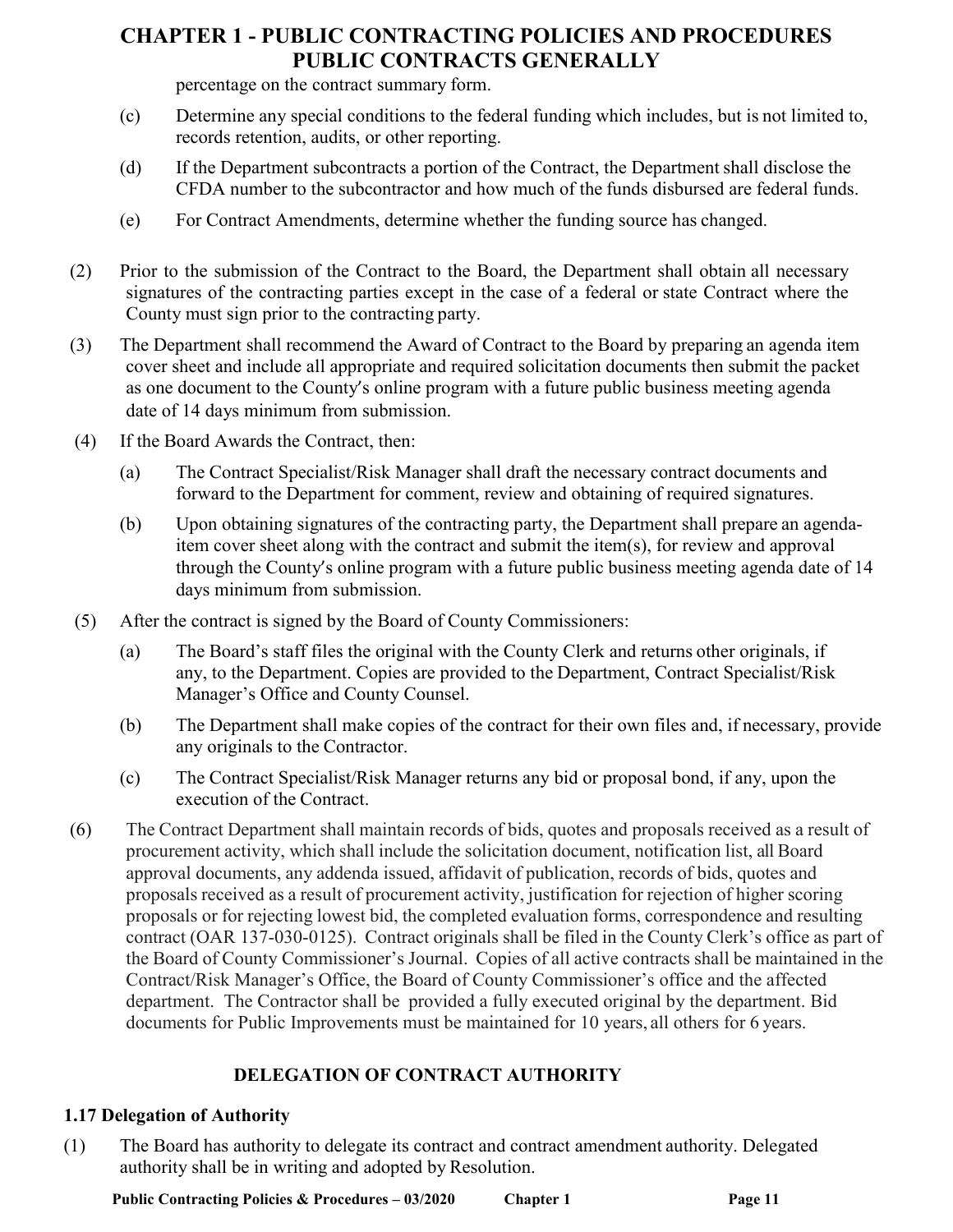- (2) Notwithstanding the following delegations of the Board's authority, all County delegates are governed by the Public Contracting Code and these Rules.
- (3) In the following delegations, where the Contract is signed by the Department, the Department shall send a copy of the Contract to the County Commissioners Office and Contract Specialist/Risk Manager within seven (7) days of execution.

## **1.18 Procedure for Delegated Contract Authority**

- (1) Prior to execution of the Contract or Amendment of a Contract, the Department delegated authority to execute contracts shall determine whether federal funding is indirectly or directly involved. If federal funding is involved, the Department shall:
	- (a) Identify the applicable Catalog of Federal Domestic Assistance Number.
	- (b) Determine the percentage of federal funding of the overall funding and disclose that percentage on the agenda item sheet.
	- (c) Determine any special conditions to the federal funding which includes, but is not limited to, records retention, audits, or other reporting.
	- (d) If the Department subcontracts a portion of the Contract, the Department shall disclose the CFDA number to the subcontractor and how much of the funds disbursed are federal funds.
	- (e) For Contract Amendments, determine whether the funding source has changed to include federal funding.
- (2) If requested, the Contract Specialist/Risk Manager in conjunction with County Counsel will provide advice on source selection and contracts.
- (3) The Department shall obtain ratification from the Board as follows:
	- (a) The Department shall submit the agenda item cover sheet, together with the contract documents, and all appropriate and required solicitation documents for review and approval through the County's online program with a future public business meeting agenda date of 14 days minimum from submission.

# **1.19 Departmental Spending Authority**

- (1) Notwithstanding any of the below provisions, a Department Head or Elected Official as defined in Section 1.14 is required to consult with the Contract Specialist/Risk Manager's Office regarding required procurement procedures and contracts for all purchases regardless of the amount.
- (2) Department Heads or Elected Officials, after conferring with the Contract Specialist/Risk Manager, have the authority to make current fiscal year budgeted purchases of goods and services in an amount up to \$10,000 per purchase.
- (3) All purchases and spending outside of a department's current fiscal years approved budget, and all transfers within a department's budget, require prior approval by the Board of Commissioners.
- (4) All purchases valued at \$10,000 or more must be submitted to the Board of Commissioners for approval, during a regular public business meeting, prior to execution. All solicitation documents for procurements with an estimated valued over \$150,000 must be submitted to the Contract Specialist/Risk Manager for review prior to commencing the solicitation process.
- (5) The following departments have additional special spending authority as specified:

(a) The Board of Commissioners is authorized to adopt forms, computer software, procedures and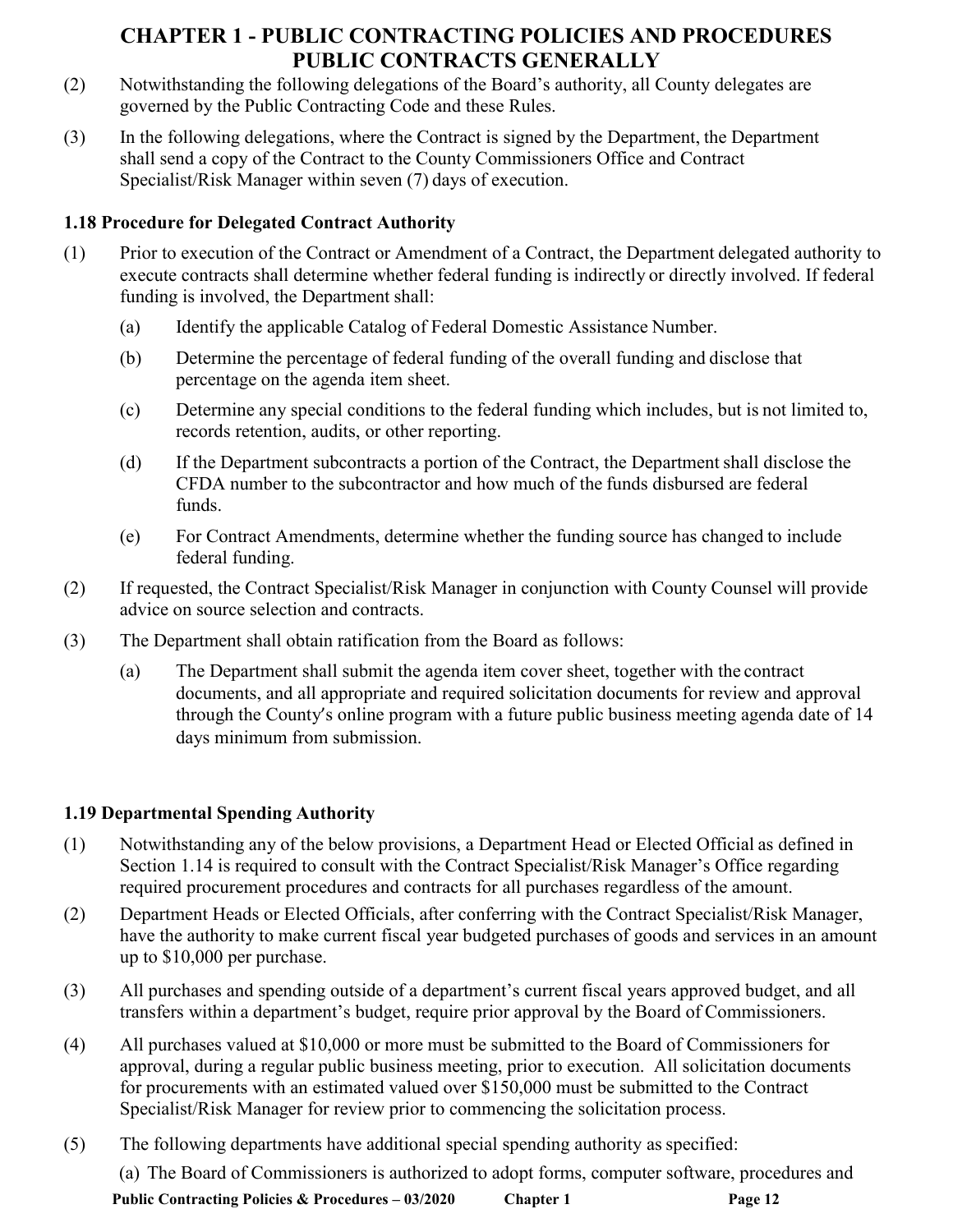administrative policies and procedures for all County purchases consistent with these policies. All contracting by departments must be done in accordance with the procedures and policies adopted by the County Board of Commissioners.

- (b) The Board of Commissioners may acquire or dispose of real property or interest in real property in any way they deem to be in the best interest of the citizens of Klamath County.
- (c) The Building Official may enter into all project-specific contracts with plan review/inspection firms not exceeding \$5,000 and shall be brought before the BOCC at weekly work sessions as needed and put on the public business meeting schedule as "prior approved".
- (d) Pursuant to Resolution No. 2019-005, County Counsel may enter into contracts for legal and investigator services not to exceed \$50,000 annually for any single provider.
- (e) The Klamath County Surveyor is authorized to execute contracts with private surveyors, within available funds, on an as-needed basis to reestablish public land corners without obtaining BOCC approval. The Surveyor shall utilize forms of contract approved by County Counsel.
- (f) Each department must operate within its current fiscal years approved budget, or seek supplemental budget authority from the County Board of Commissioners.
- (6) Delegation of authority to Department Heads or Elected Officials does not preclude the Board of Commissioners from holding Department Heads or Elected Officials accountable for unwise or irresponsible use of such authority.
- (7) The Board of Commissioners may at any time require that a particular spending item, or categories thereof, be subject to additional or lesser oversight; provided, however, then any such change that is to be applicable other than in a specific instance should be reduced to writing and incorporated into the applicable rules and procedures.

## **1.20 Departmental Contracting Authority**

- (1) Notwithstanding any of the below provisions, all contracts, including intergovernmental agreements (IGAs), etc., the Department shall recommend the Award of Contract to the Board by preparing an agenda item cover sheet and include all appropriate and required solicitation documents then submit the packet as one document to the County's online program with a future public business meeting agenda date of 14 days minimum from submission.
- (2) Counsel's Office shall determine whether the approval of the Board of Commissioners is required for a particular changes based on the nature of the change and the level of risk it presents as follows:
	- (a) Grant agreements with a dollar value change no greater than 5% (not to base contract) or \$50,000 annually (not to base contract), whichever is less, provided they are still within budget and will not have a significant impact on departmental programs or staffing, do not require Board of Commissioners approval. Department Heads or Elected Officials have the authority to execute such changes after review and approval by Counsel's Office.
	- (b) Grant agreements with a dollar value change greater than 5% or \$50,000, whichever is less, or which have a significant impact on departmental programs or staffing require prior approval by the Board of Commissioners.
- (3) Department Heads or Elected Officials may not further delegate their contracting authority to employees within their department.
- (4) Delegation of authority to Department Heads or Elected Officials does not preclude the Board of Commissioners from holding Department Heads or Elected Officials accountable for unwise or irresponsible use of such authority.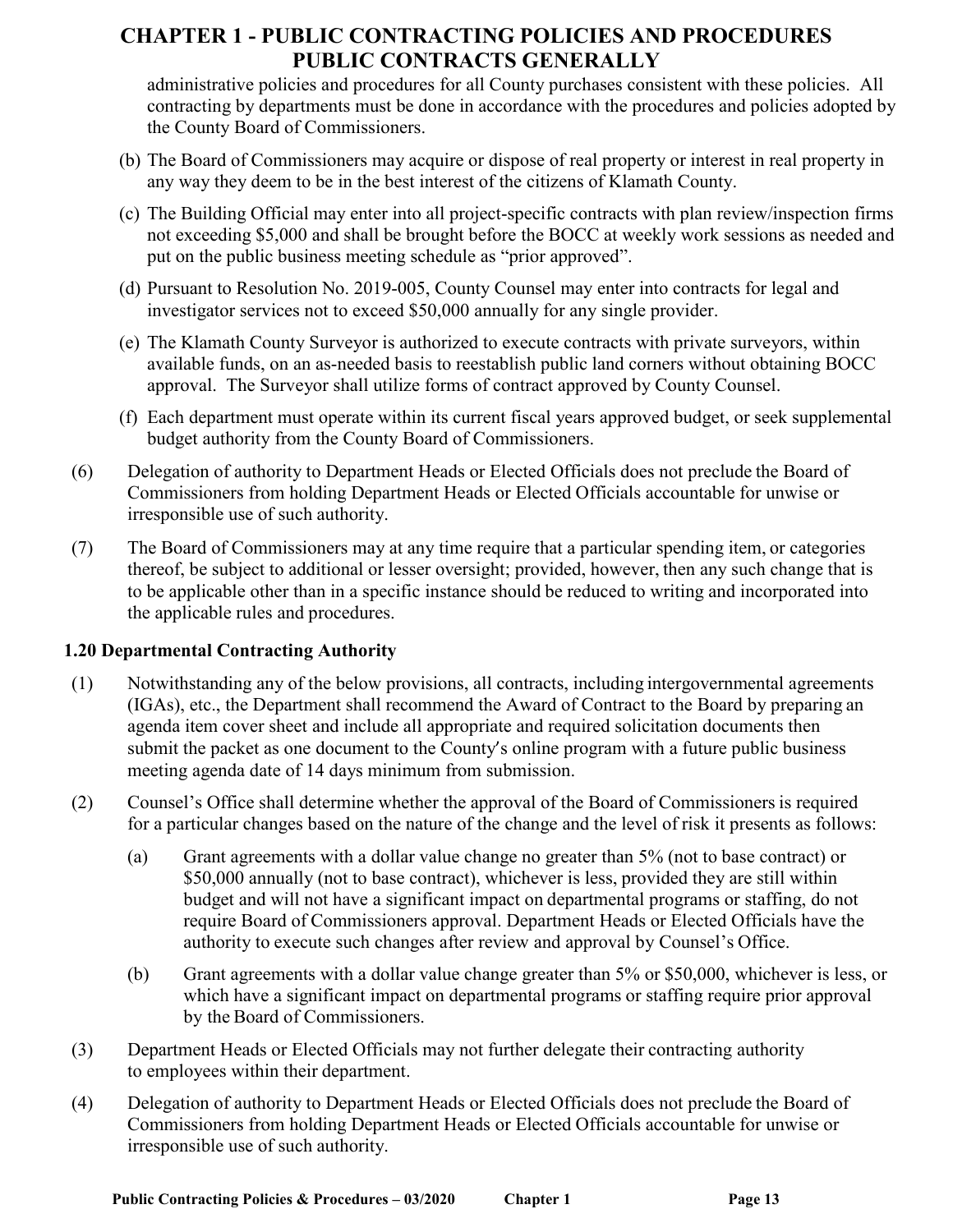(5) The Board of Commissioners may at any time require that a particular contract, or categories thereof, be subject to additional or lesser oversight; provided, however, that any such change that is to be applicable other than in a specific instance should be reduced to writing and incorporated into the applicable rules and procedures.

### **1.21 Emergency Authority**

- (1) In the event of an Emergency, as defined in ORS 279A.010(f), when an emergency board meeting is impracticable, the Chair of the Board is granted authority to approve purchases and sign contracts in an amount not to exceed \$25,000. If the Chair is not available, the following positions are delegated authority, in descending order, only if the preceding positions are unavailable:
	- (a) The Vice Chair of the Board of Commissioners;
	- (b) Remaining Commissioner;
	- (c) The Department Head or Elected Official for whom the Contract is let only upon consultation with Counsel's Office.
- (2) The Department shall prepare all necessary documentation as required in Chapter 2 Section 2.111 and Chapter 4 Section 4.320.
- (3) As soon as practicable, the full Board shall consider the purchase or contract and, upon finding that an Emergency existed as defined in ORS 279A.010(f), ratify the Emergency purchase or contract. In such cases, Department Heads or Elected Officials shall make a report regarding all such purchases or contracts and submit to the Board at the next scheduled public business meeting with the Board of Commissioners.

### **AMENDMENTS AND MISTAKES**

### **1.22 Contract Amendments**

- (1) Any Contract amendment for additional work may be entered without the Competitive Process subject to the following conditions:
	- (a) The original Contract was let by the Competitive Process and imposes a binding obligation on the parties covering the terms and conditions of the additional work; or
	- (b) If the amendment has the effect of creating a new Contract, the amount of the aggregate cost increase resulting from all amendments shall not exceed ten (10%) percent of the initial Contract, or twenty (20%) percent of the initial Contract when the initial Contract is for a face amount not exceeding \$100,000 and is for the remodeling, repair, or rehabilitation of a building or buildings. Amendments made pursuant to (a) of this Rule will not be included in computing the aggregate amount under this section.
	- (c) All amendments are required to be submitted to a public business meeting for Board approval.

### **1.23 Mistakes**

- (1) County's Treatment of Mistakes. The County shall not allow a Bidder or Proposer to correct or withdraw an Offer for an error in judgment. If the County discovers certain mistakes in an Offer after Opening, but before Award of the Contract, the County may take the following action:
	- (a) The County may waive, or permit an Offeror to correct, a minor informality. A minor informality is a matter of form rather than substance that is evident on the face of the Offer, or an insignificant mistake that can be waived or corrected without prejudice to other Offerors.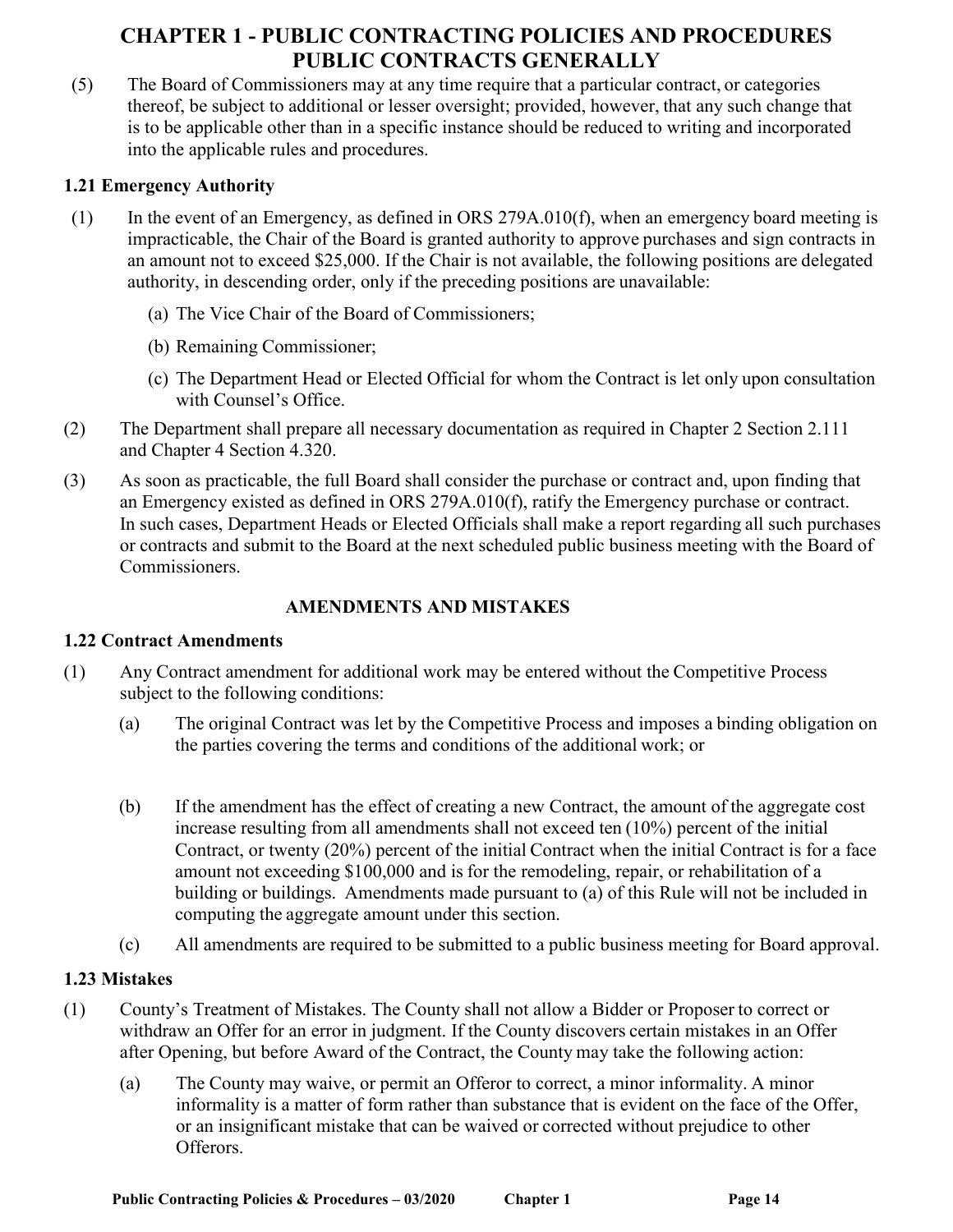- (b) The County may correct a clerical error if the error is evident on the face of the Offer or other documents submitted with the Offer, and the Offeror confirms the County's correction in writing. A clerical error is an Offeror's error in transcribing its Offer.
- (c) The County may permit an Offeror to withdraw an Offer based on one or more clerical errors in the Offer only if the Offeror shows with objective proof and by clear and convincing evidence:
	- (A) The nature of the error;
	- (B) That the error is not a minor informality under this subsection or an error in judgment;
	- (C) That the error cannot be corrected or waived under subsection (b) of this section; That the Offeror acted in good faith in submitting an Offer that contained the claimed error and in claiming that the alleged error in the Offer exists;
	- (D) That the Offeror acted without gross negligence in submitting an Offer that contained a claimed error;
	- (E) That the Offeror will suffer substantial detriment if the County does not grant the Offeror permission to withdraw the Offer;
	- (F) That the County's or the public's status has not changed so significantly that relief from the forfeiture will work a substantial hardship on the County or the public it represents; and
	- (G) That the Offeror promptly gave notice of the claimed error to the County.
- (2) Rejection for Mistakes. The County shall reject any Offer in which a mistake is evident on the face of the Offer and the intended correct Offer is not evident or cannot be substantiated from documents submitted with the Offer.

## **COOPERATIVE PROCUREMENTS**

## **1.24 Cooperative Procurements**

- (1) The County may participate in, sponsor, conduct or administer Cooperative Procurements as follows:
	- (a) The County may participate in, sponsor, conduct or administer Joint Cooperative Procurements to establish Contracts or Price Agreements for Goods or Services or Personal/Professional Services, that use source selection methods substantially equivalent to those set forth in ORS 279B.055, 279B.060, or 279B.085 or to establish Contracts for Public Improvements that use a competitive bidding process substantially equivalent to that set forth in ORS 279C.005 through 279C.870.
	- (b) The County may participate in, sponsor, conduct or administer Permissive Cooperative Procurements to establish contracts or Price Agreements for the acquisition of Goods or Services or Personal/Professional Services that use source selection methods substantially equivalent to those set forth in ORS 279B.055 or 279B.060.
	- (c) The County may participate in, sponsor, conduct or administer Interstate Cooperative Procurements to establish contracts or Price Agreements for the acquisition of Goods or Services or Personal/Professional Services that use source selection methods substantially equivalent to those set forth in ORS 279B.055 or 279B.060.
- (2) A solicitation and award process uses source selection methods substantially equivalent to those identified in ORS 279B.055, 279B.060 or 279B.085 when it has the characteristics set forth in ORS